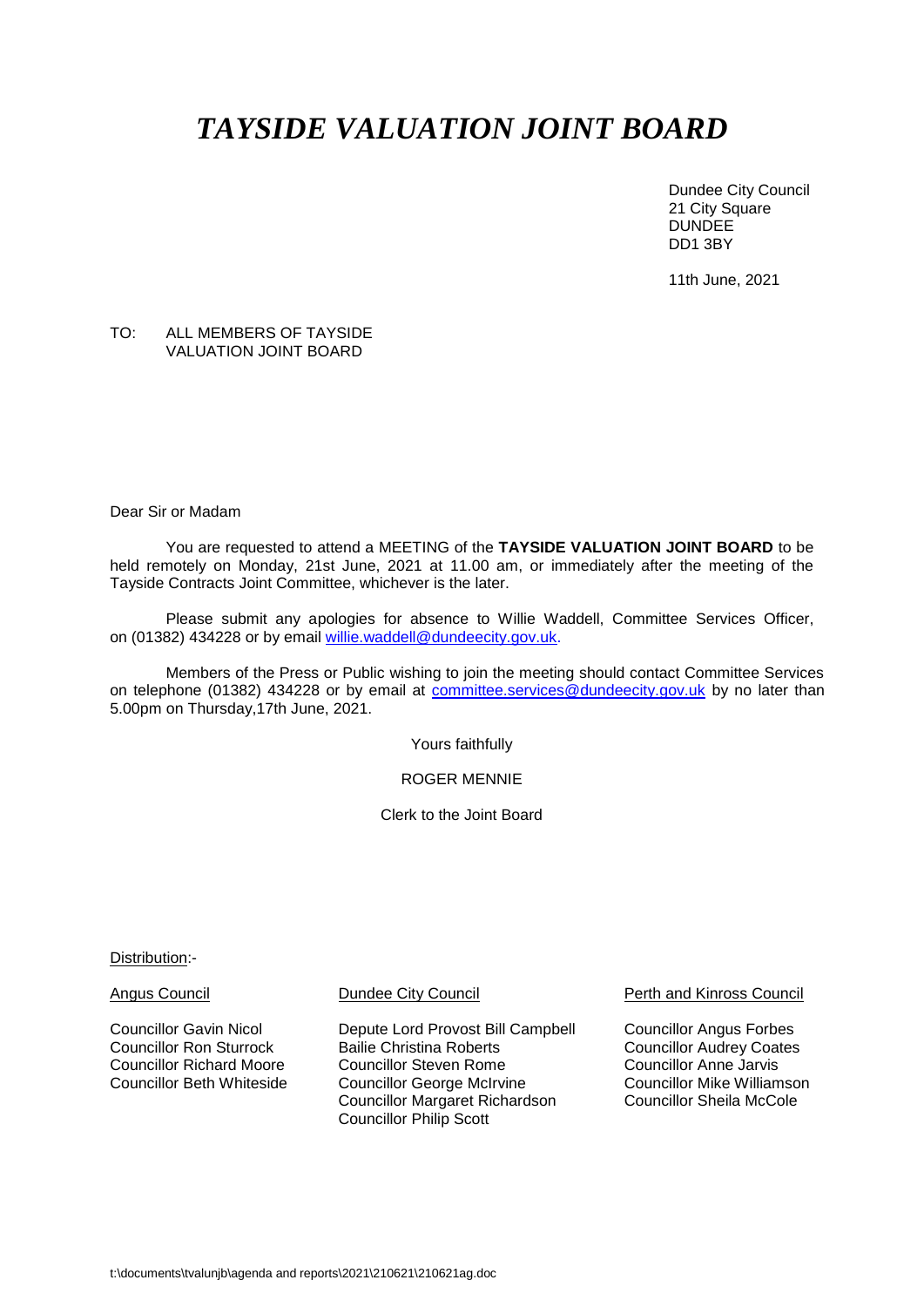#### **AGENDA OF BUSINESS**

## **1 APOLOGIES/SUBSTITUTIONS**

## **2 DECLARATION OF INTEREST**

Members are reminded that, in terms of The Councillors Code, it is their responsibility to make decisions about whether to declare an interest in any item on this agenda and whether to take part in any discussions or voting.

This will include all interests, whether or not entered on your Register of Interests, which would reasonably be regarded as so significant that they are likely to prejudice your discussion or decisionmaking.

#### **3 MINUTE OF PREVIOUS MEETING - Page 1**

The minute of meeting of the Tayside Valuation Joint Board held on 25th January, 2021 is submitted for approval, (copy attached).

#### **4 APPOINTMENT OF TREASURER**

Reference is made to Article VII of the minute of meeting of this Joint Board of 26th June 2017, wherein the Joint Board confirmed that the Executive Director of Corporate Services would serve as the Treasurer.

The Joint Board is asked to note that, following his appointment to the post of Executive Director of Corporate Services of Dundee City Council, Robert Emmott will serve as Treasurer to the Joint Board.

#### **5 CORPORATE PLAN AND SERVICE PLAN 2019/2022 - Page 5**

(Report No TVJB5-2021 by the Assessor, copy attached).

## **6 RISK MANAGEMENT/BUSINESS CONTINUITY - Page 31**

(Report No TVJB6-2021 by the Assessor, copy attached).

## **7 MAINSTREAMING EQUALITY REPORT - Page 103**

(Report No TVJB7-2021 by the Assessor, copy attached).

## **8 INTERNAL AUDIT - Page 129**

(Report No TVJB8-2021 by the Assessor, copy attached).

## **9 AUDIT SCOTLAND ANNUAL AUDIT PLAN 2020/2021 - Page 193**

(Report No TVJB9-2021 by the Treasurer, copy attached).

#### **10 LOCAL CODE OF CORPORATE GOVERNANCE - Page 213**

(Report No TVJB10-2021 by the Treasurer, copy attached).

## **11 ANNUAL GOVERNANCE STATEMENT FOR THE YEAR TO 31ST MARCH, 2021 - Page 259**

(Report No TVJB11-2021 by the Treasurer, copy attached).

## **12 UNAUDITED ANNUAL ACCOUNTS FOR THE YEAR ENDED 31ST MARCH, 2021 - Page 265**

(Report No TVJB12-2021 by the Treasurer, copy attached).